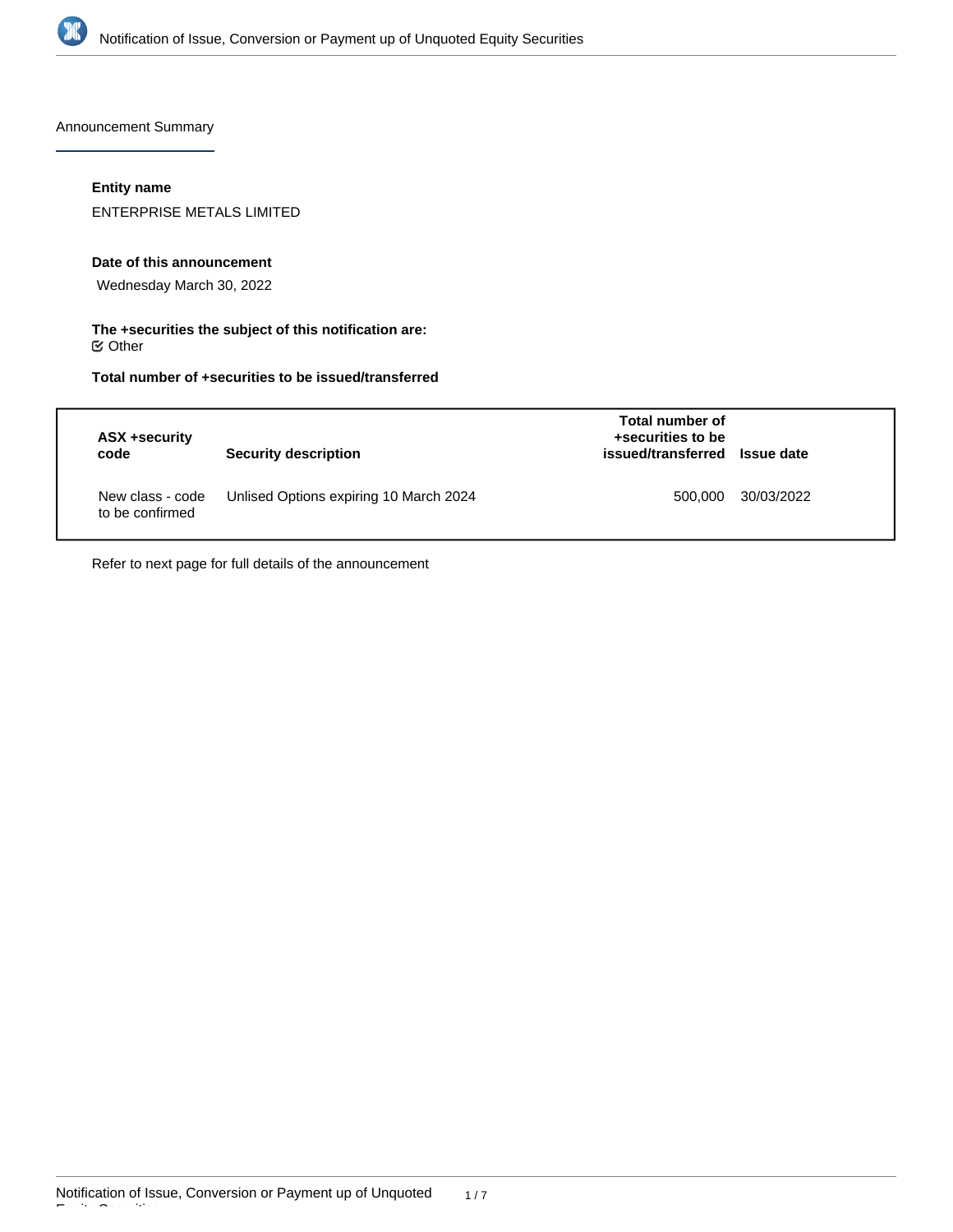

Part 1 - Entity and announcement details

## **1.1 Name of entity**

ENTERPRISE METALS LIMITED

We (the entity named above) give notice of the issue, conversion or payment up of the following unquoted +securities.

**1.2 Registered number type**

ACN

**Registration number**

123567073

# **1.3 ASX issuer code** ENT

# **1.4 The announcement is**

New announcement

# **1.5 Date of this announcement**

30/3/2022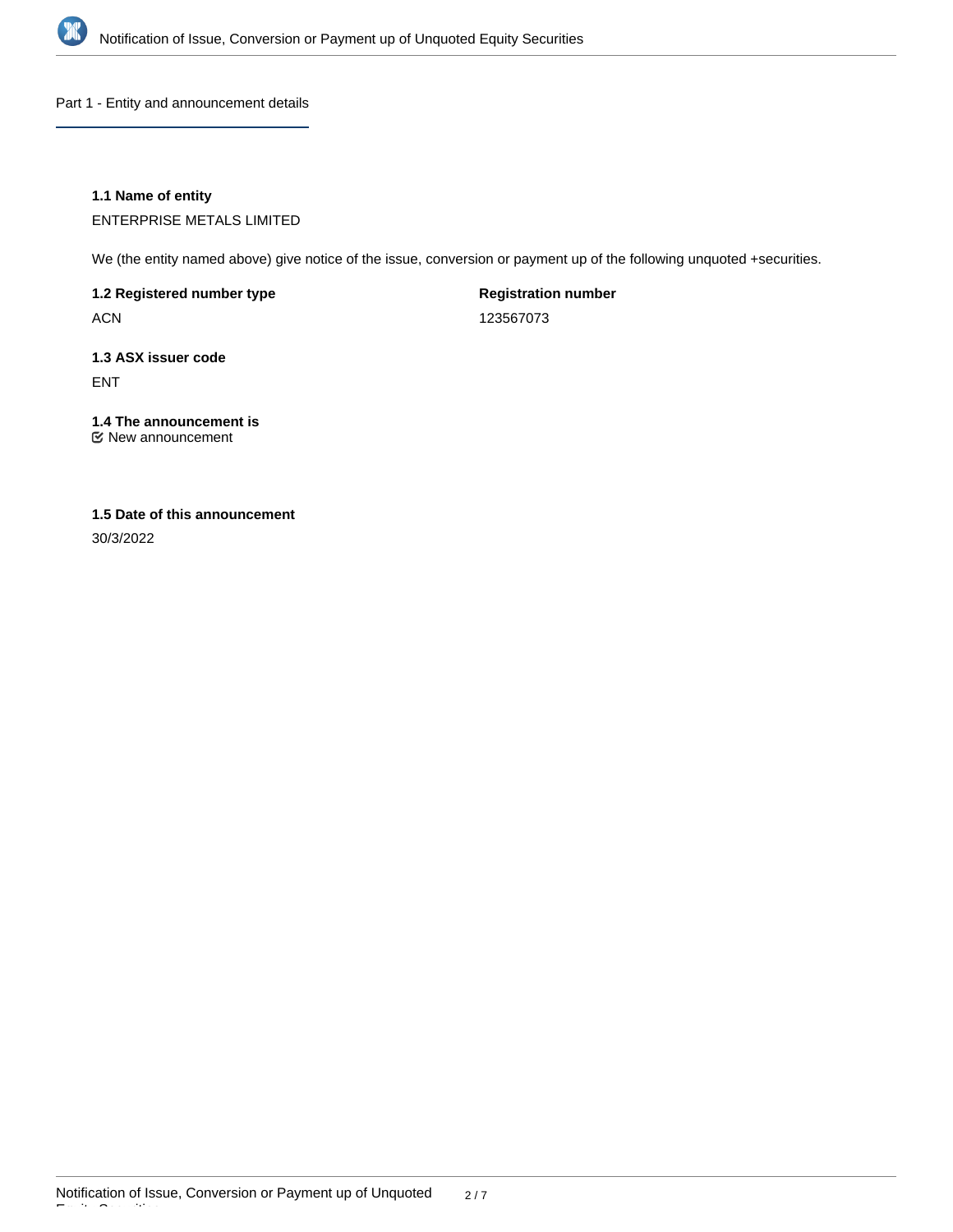

## Part 2 - Issue details

**2.1 The +securities the subject of this notification are:**

Other

## **Please specify**

Unquoted Options exercisable at \$0.025 and expiring 10 March 2024

#### **2.2a This notification is given in relation to an issue of +securities in a class which is not quoted on ASX and which:**

does not have an existing ASX security code ("new class")

Equity Securities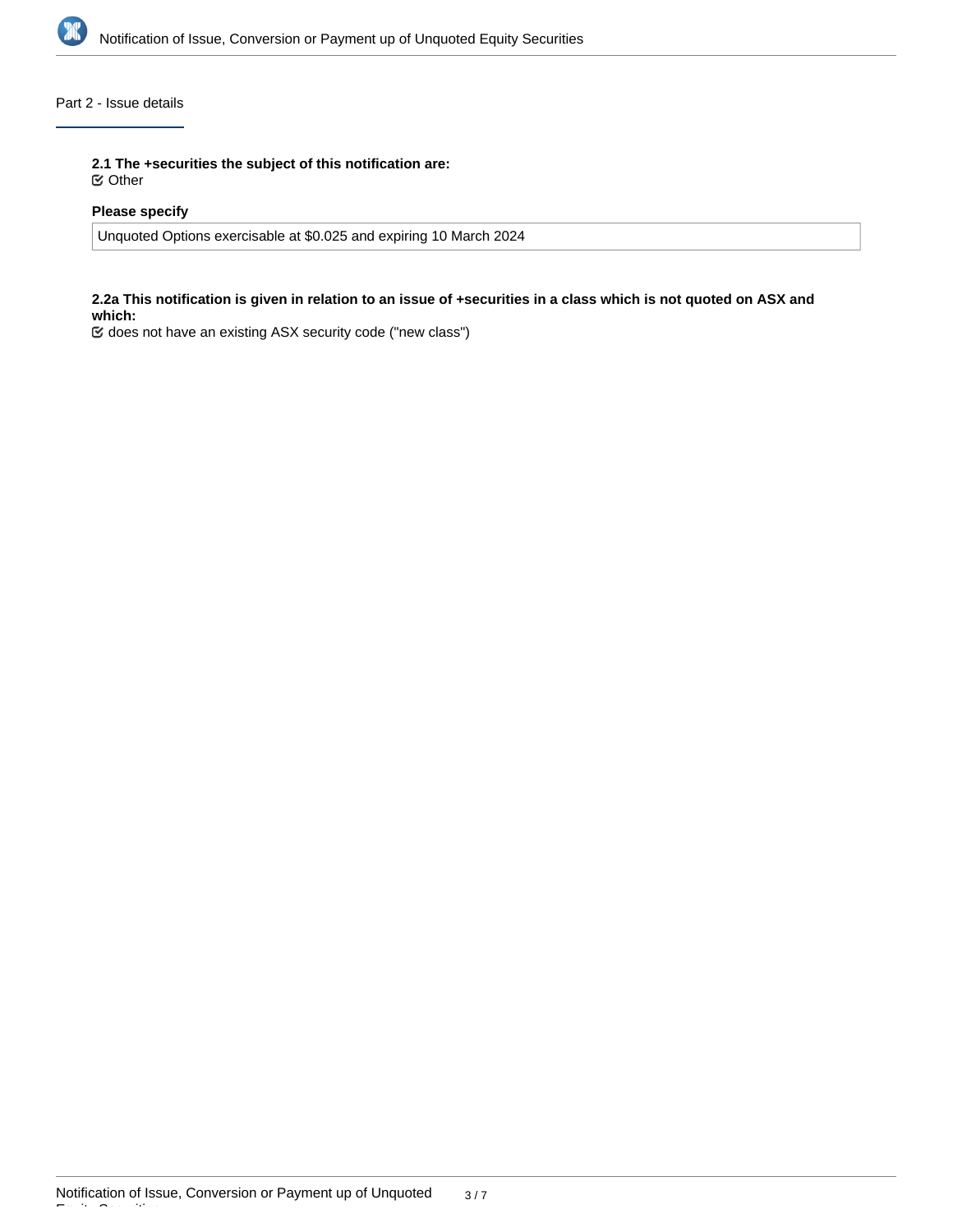

Part 3C - number and type of +securities the subject of this notification (new class) where issue has not previously been notified to ASX

#### in an Appendix 3B

#### **New +securities**

| <b>ASX +security code</b>              |                                                                   | +Security description                                                                                            |
|----------------------------------------|-------------------------------------------------------------------|------------------------------------------------------------------------------------------------------------------|
| New class - code to be confirmed       |                                                                   | Unlised Options expiring 10 March 2024                                                                           |
| +Security type                         |                                                                   | <b>ISIN code</b>                                                                                                 |
| Options                                |                                                                   |                                                                                                                  |
|                                        | Date the +securities the subject of this notification were issued |                                                                                                                  |
| 30/3/2022                              |                                                                   |                                                                                                                  |
| $\mathfrak{C}$ Yes                     |                                                                   | Will all the +securities issued in this class rank equally in all respects from their issue date?                |
| listing rule 6.1?<br>$\mathfrak{C}$ No |                                                                   | Have you received confirmation from ASX that the terms of the +securities are appropriate and equitable under    |
| issued.                                |                                                                   | Please provide a URL link for a document lodged with ASX setting out the material terms of the +securities being |
|                                        |                                                                   |                                                                                                                  |
|                                        |                                                                   |                                                                                                                  |
| <b>Options Details</b>                 |                                                                   |                                                                                                                  |

AUD - Australian Dollar

AUD 0.02500000

**Expiry date** 10/3/2024

**Details of the existing class of +security that will be issued upon exercise or conversion of this new class of company option**

**Other** 

#### **Description**

Unlisted Options Exercisable at \$0.025 and expiring 10 March 2024

## **Any other information the entity wishes to provide about the +securities the subject of this notification**

Unlisted Options exercisable at \$0.025 and expiring on 10 March 2024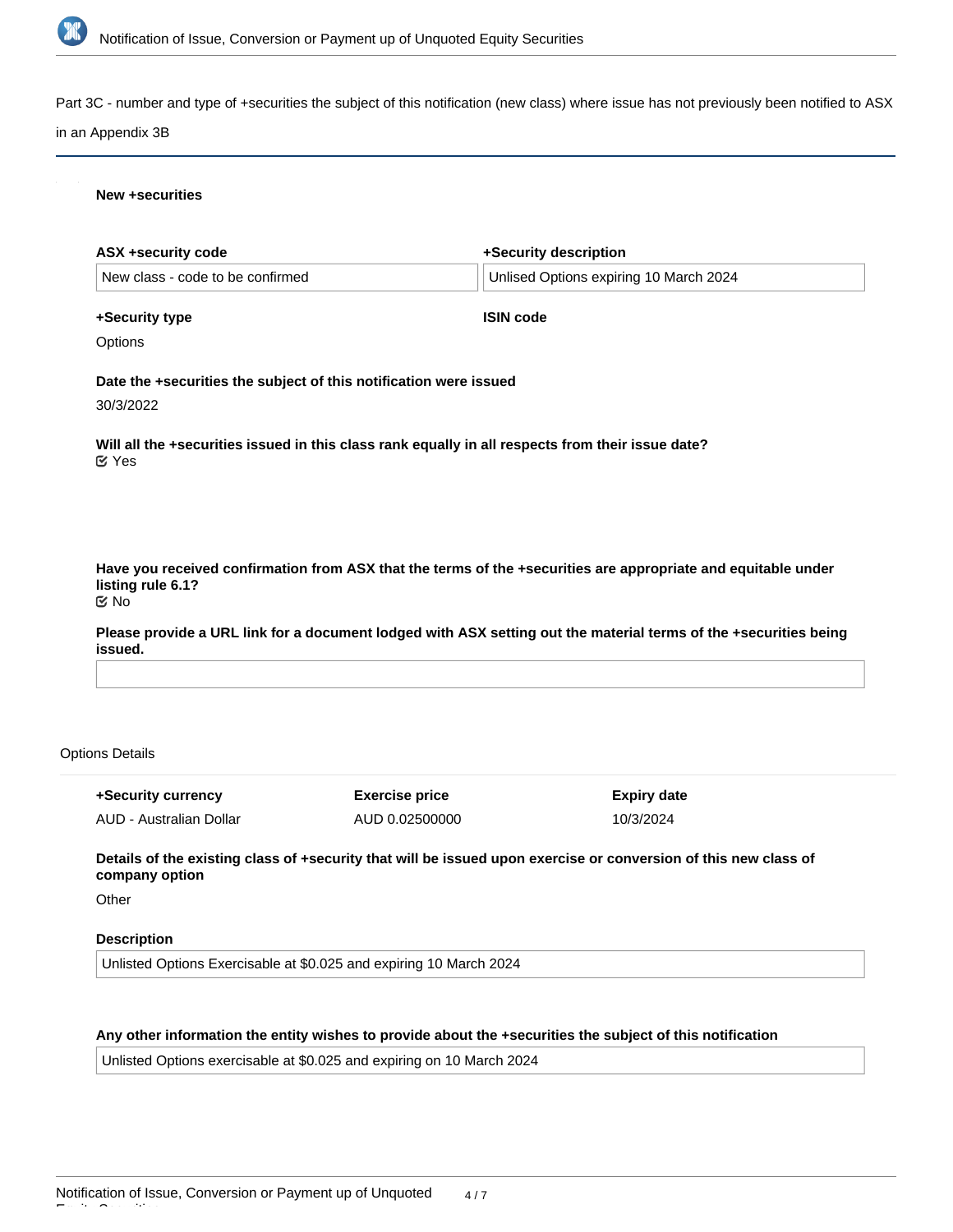

| N/A                         |                                                                      |  |
|-----------------------------|----------------------------------------------------------------------|--|
| Issue details               |                                                                      |  |
| Number of +securities       |                                                                      |  |
| 500,000                     |                                                                      |  |
|                             | Were the +securities issued for a cash consideration?                |  |
| $\mathfrak{C}$ No           |                                                                      |  |
|                             | Please describe the consideration being provided for the +securities |  |
| <b>No</b>                   |                                                                      |  |
| <b>Purpose of the issue</b> |                                                                      |  |
| Other                       |                                                                      |  |
| <b>Additional Details</b>   |                                                                      |  |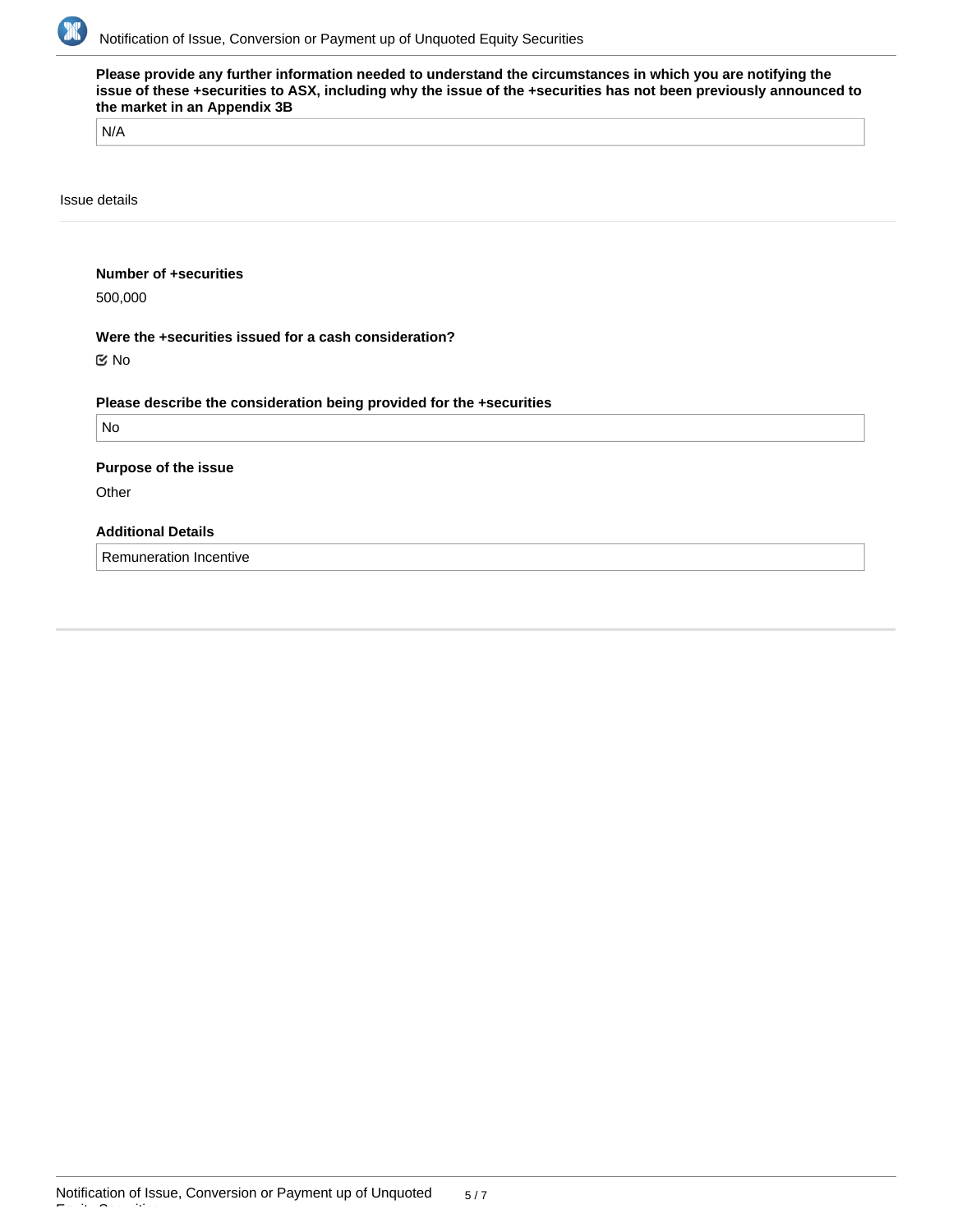

Part 4 - +Securities on issue

**Following the issue, conversion or payment up of the +securities the subject of this application, the +securities of the entity will comprise: (A discrepancy in these figures compared to your own may be due to a matter of timing if there is more than one application for quotation/issuance currently with ASX for processing.) 4.1 Quoted +Securities (Total number of each +class of +securities quoted) ASX +security code and description Total number of +securities on issue** ENT : ORDINARY FULLY PAID 617,445,568 **4.2 Unquoted +Securities (Total number of each +class of +securities issued but not quoted on ASX)**

| ASX +security code and description                                        | Total number of<br>+securities on issue |
|---------------------------------------------------------------------------|-----------------------------------------|
| ENTAK: OPTION EXPIRING 31-AUG-2022 EX 3C                                  | 33,765,006                              |
| ENTAW: OPTION EXPIRING 30-MAR-2022 EX 1.5C                                | 1,000,000                               |
| ENTAL : OPTION EXPIRING 30-NOV-2023 EX \$0.03                             | 12,000,000                              |
| ENTAY: OPTION EXPIRING 10-MAR-2024 EX \$0.025                             | 14,808,431                              |
| New class - code to be confirmed : Unlised Options expiring 10 March 2024 | 500,000                                 |

Equity Securities